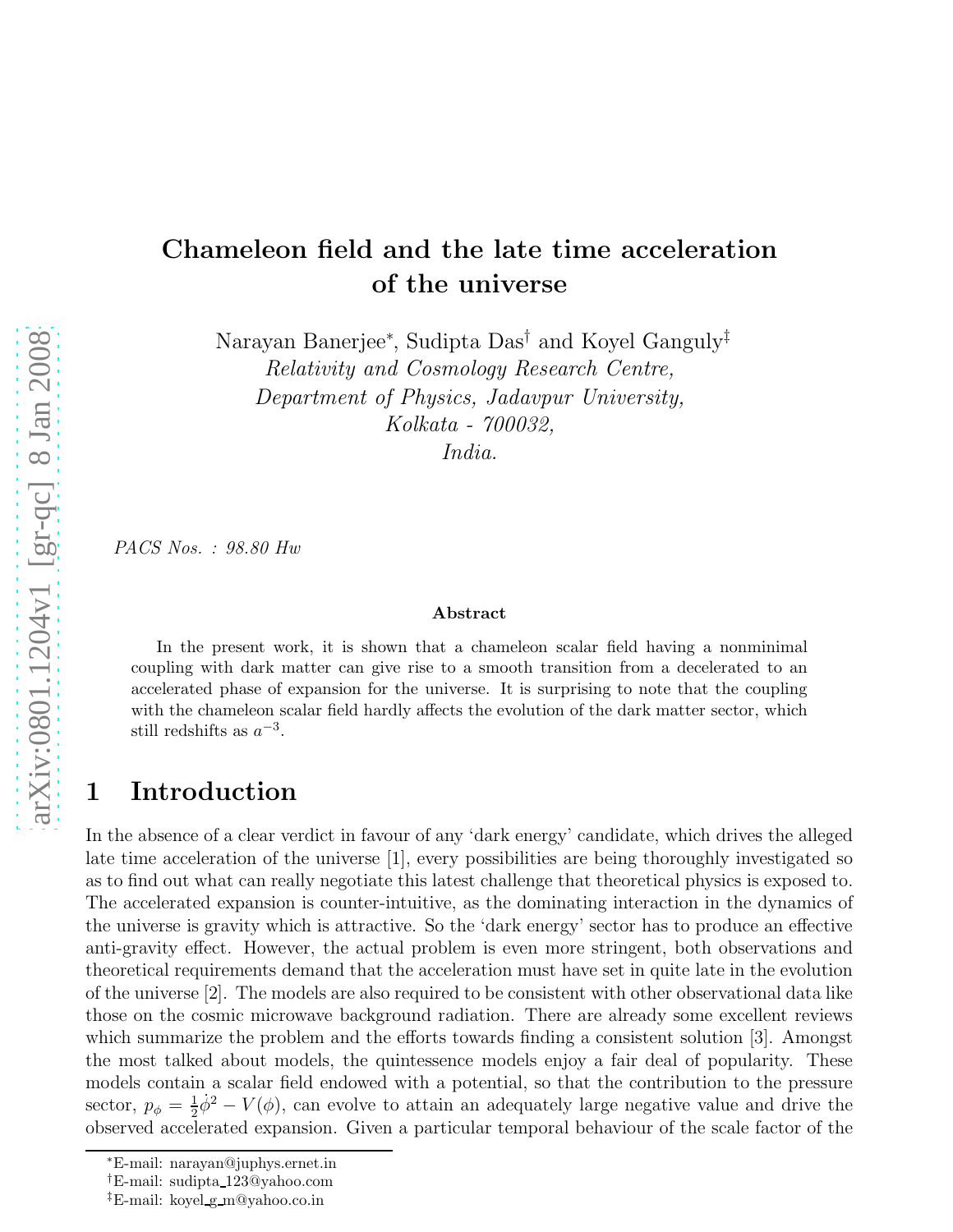universe, it is always possible to find the requisite potential [4]. Naturally there is a long list of potentials that can do the trick [5]. None of them however can boast of a proper theoretical support from field theory.

In these scalar field models, the cold dark matter and dark energy are normally allowed to evolve independently. However, there are attempts to include an interaction amongst them so that one grows at the expense of the other ( see for example [6] ). Nonminimally coupled scalar fields, where there is a coupling between the scalar field and geometry, also posed themselves as possible candidates for explaining the present acceleration. For example, Brans - Dicke theory cropped up as a possible arena [7].

A modification of the Brans - Dicke theory, where an interaction between the scalar field and the dark matter could be allowed, showed that the matter dominated era can have a transition from a decelerated to an accelerated expansion without the requirement of any dark energy [8]. On the other hand, a dark energy interacting with Brans - Dicke scalar field can give rise to a late time acceleration for a very wide range of potentials [9].

A completely different approach has also been explored, where, unlike Brans - Dicke theory, the scalar field is allowed to have a "non-minimal" coupling with the dark matter sector, ( but not with the Ricci scalar) through an interference term in the action [10]. This kind of a scalar field is dubbed as the "chameleon field". This field also proved quite useful in modelling an accelerated expansion of the universe. Many interesting cosmological possibilities with this chameleon field have been recently pointed out by Das, Corasaniti and Khoury [11]. A recent review indicates the other gravitational implications of such a field [12].

In the present work, it has been shown that a simple chameleon field can indeed make room for a decelerated expansion in the early matter dominated era and allow for an accelerated expansion at the present epoch. This transition can take place quite smoothly at a recent past.

An intriguing feature of this field, as will be shown later, is that in spite of the interaction with the chameleon field the dark matter density falls off as  $\frac{1}{a^3}$ , where a is the scale factor of the universe, exactly similar to the behaviour expected where the dark matter sector does not interact with dark energy and satisfies its conservation equation by itself. So the apprehension that there could be discrepancy between a chameleon model and the expected  $(1 + z)^3$  dependence in the clustering of the cold dark matter [11] is ruled out.

### 2 Field Equations and Results :

The relevant action is

$$
A = \int \left[ \frac{R}{16\pi G} + \frac{1}{2} \phi_{,\mu} \phi^{,\mu} - V(\phi) + f(\phi) L_m \right] \sqrt{-g} \, d^4 x \;, \tag{1}
$$

where R is the Ricci scalar, G is the Newtonian constant of gravity and  $\phi$  is the chameleon scalar field with a potential  $V(\phi)$ . Unlike the usual Einstein - Hilbert action, the matter Lagrangian  $L_m$  is modified as  $f(\phi)L_m$ , where  $f(\phi)$  is an analytic function of  $\phi$ . This term brings about the nonminimal interaction between the cold dark matter and chameleon field. It deserves mention that a string inspired dilaton field also has a similar coupling with the matter sector [13]. For a spatially flat FRW metric, the line element is given by

$$
ds^{2} = dt^{2} - a^{2}(t) \left[ dr^{2} + r^{2} d\theta^{2} + r^{2} \sin^{2} \theta d\phi^{2} \right] . \tag{2}
$$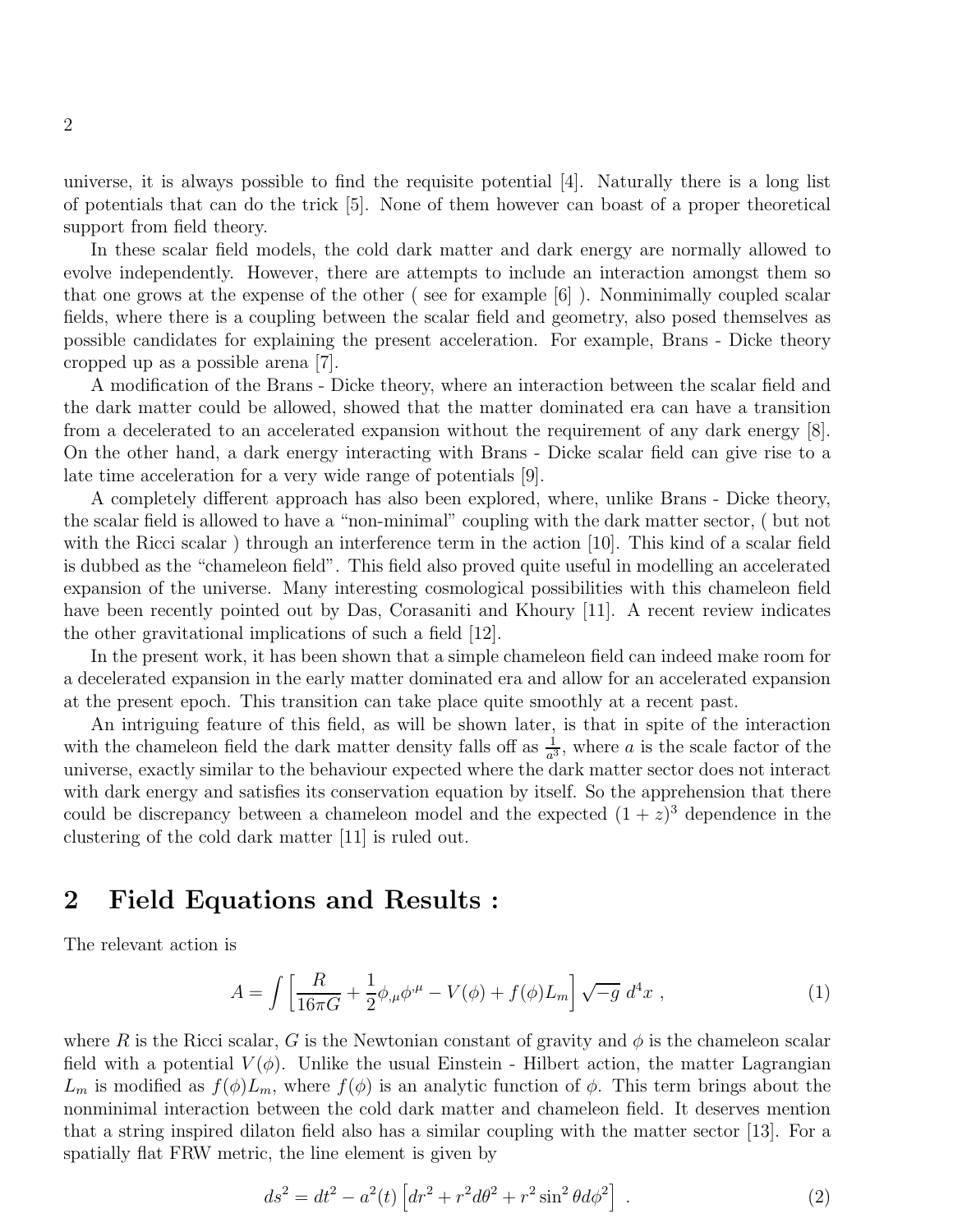Variation of action (1) with respect to the metric tensor components yields the field equations as

$$
3\frac{\dot{a}^2}{a^2} = \rho_m f + \frac{1}{2}\dot{\phi}^2 + V(\phi) \;, \tag{3}
$$

$$
2\frac{\ddot{a}}{a} + \frac{\dot{a}^2}{a^2} = -\frac{1}{2}\dot{\phi}^2 + V(\phi),\tag{4}
$$

where  $8\pi G = 1$ . As we are interested in a matter dominated universe, the fluid is taken in the form of pressureless dust ( $p_m = 0$ );  $\rho_m$  stands for the contribution from the cold dark matter to the energy density and an overhead dot indicates differentiation with respect to the cosmic time t.

Also, variation of the action (1) with respect to  $\phi$  provides the wave equation for the chameleon field as

$$
\ddot{\phi} + 3H\dot{\phi} = -V' - \rho_m f'
$$
\n(5)

where a prime indicates differentiation with respect to  $\phi$ . From equations (3), (4) and (5), one can easily arrive at a relation

$$
(\rho_m f) + 3H\rho_m f = \rho_m \dot{\phi} f'
$$
\n(6)

which readily integrates to yield

$$
\rho_m = \frac{\rho_0}{a^3} \,,\tag{7}
$$

 $\rho_0$  being a constant.

So it is quite clear, as indicated before, the cold dark matter (CDM) indeed redshifts as  $(1+z)^3$ . The coupling factor  $f(\phi)$  in equation (3) can only tune the epoch at which the baton of dominance shifts from the CDM to the dark energy sector. Now, out of equations  $(3)$ ,  $(4)$ ,  $(5)$  and  $(7)$ , only three are independent equations as the fourth one can be derived from the other three by using Bianchi identity. So one is left with four unknowns  $a, \phi, V(\phi), f(\phi)$  and three independent equations. So we make an ansatz

$$
H = \frac{\dot{a}}{a} = e^{(1 - \gamma a^2)/\alpha a} \tag{8}
$$

where  $\gamma$  and  $\alpha$  are positive constants.

Obviously this choice is made to track the observed expansion of the universe. The system of equations is now closed, but the high degree of non linearity makes it difficult to get a set of solutions. In order to present a complete model, we make the simplifying assumption

$$
V = \beta \dot{\phi}^2 \,,\tag{9}
$$

 $\beta$  being a positive constant. This assumption of the kinetic and the potential part of the chameleon field being proportional to each other is indeed restrictive. But the field equations are satisfied. The constant  $\beta$  must be greater than  $\frac{1}{2}$ , so that the effective pressure is negative (equation (4)). With the assumption (9), the field equations are satisfied with

$$
\rho_m f = \frac{H^2}{(2\beta - 1)} \left[ (4\beta + 2) \left( \frac{1}{\alpha a} + \frac{\gamma a}{\alpha} \right) - 6 \right] , \qquad (10)
$$

$$
\dot{\phi}^2 = \frac{H^2}{(2\beta - 1)} \left[ 6 - 4\left(\frac{1}{\alpha a} + \frac{\gamma a}{\alpha}\right) \right]
$$
(11)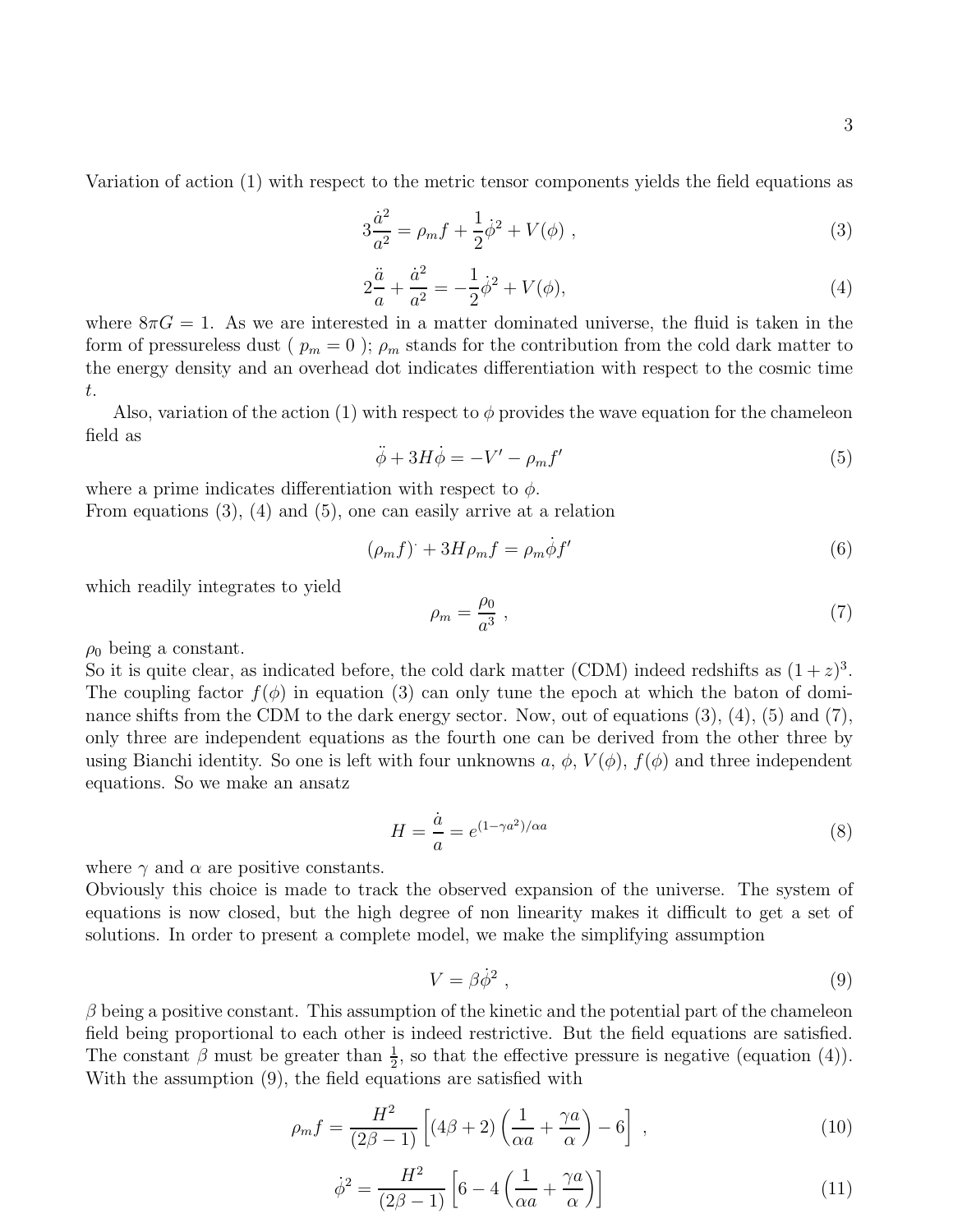and

$$
f = \frac{2a^3H^2}{\rho_0(2\beta - 1)} \left[ (2\beta + 1) \left( \frac{1}{\alpha a} + \frac{\gamma a}{\alpha} \right) - 3 \right] \tag{12}
$$

With  $H$  given by the equation(8), all the relevant quantities are now known in terms of the scale factor a, and the evolution of each quantity can be found out.

Knowing that the ansatz (8) and (9) can yield a consistent set of solutions, one can now talk about the deceleration parameter q, which can be written ( from equation  $(8)$  ) as

$$
q = \frac{1 + \gamma a^2}{\alpha a} - 1 \tag{13}
$$

Equation (13) indicates that one can obtain a negative q at present (  $a = 1$  ) if  $\alpha > 1 + \gamma$ . We work out the model for  $\alpha = 7$  and  $\gamma = 5$  which satisfies this condition. A plot of q vs a shows that  $q$  enters into a negative value regime from a positive value and one has the desired feature of negative q at  $a = 1$ , i.e, present epoch. This indicates that the universe has undergone a transition from a decelerated phase of expansion to an accelerated one in the recent past in the matter dominated era itself as expected both theoretically [2] and observationally [14]. From figure 1 it is seen that this flip in q takes place at around  $a \approx 0.17$  which corresponds to  $z \approx 4.9$ which is quite reasonable as argued by Amendola [15].



Figure 1: Plot of q vs. a for  $\alpha = 7$  and  $\gamma = 5$ .

The additional feature of this model is that q has another signature flip from a negative to positive direction at around  $a \approx 1.25$  which indicates that the universe re-enters a decelerated phase of expansion in 'future' and thus 'phantom menace' can be avoided - the universe does not have a singularity of infinite volume and infinite rate of expansion in a 'finite' future. Also the nature of the plot is not crucially sensitive to values of  $\alpha$  and  $\gamma$  chosen; the time when flip occurs shifts a little with different choices of  $\alpha$  and  $\gamma$ .

The statefinder parameters  $\{r, s\}$ , introduced by Sahni et al [16], has also been computed for this model. These parameters can effectively differentiate between different forms of dark energy and provide a simple diagnostic regarding whether a particular model fits into the basic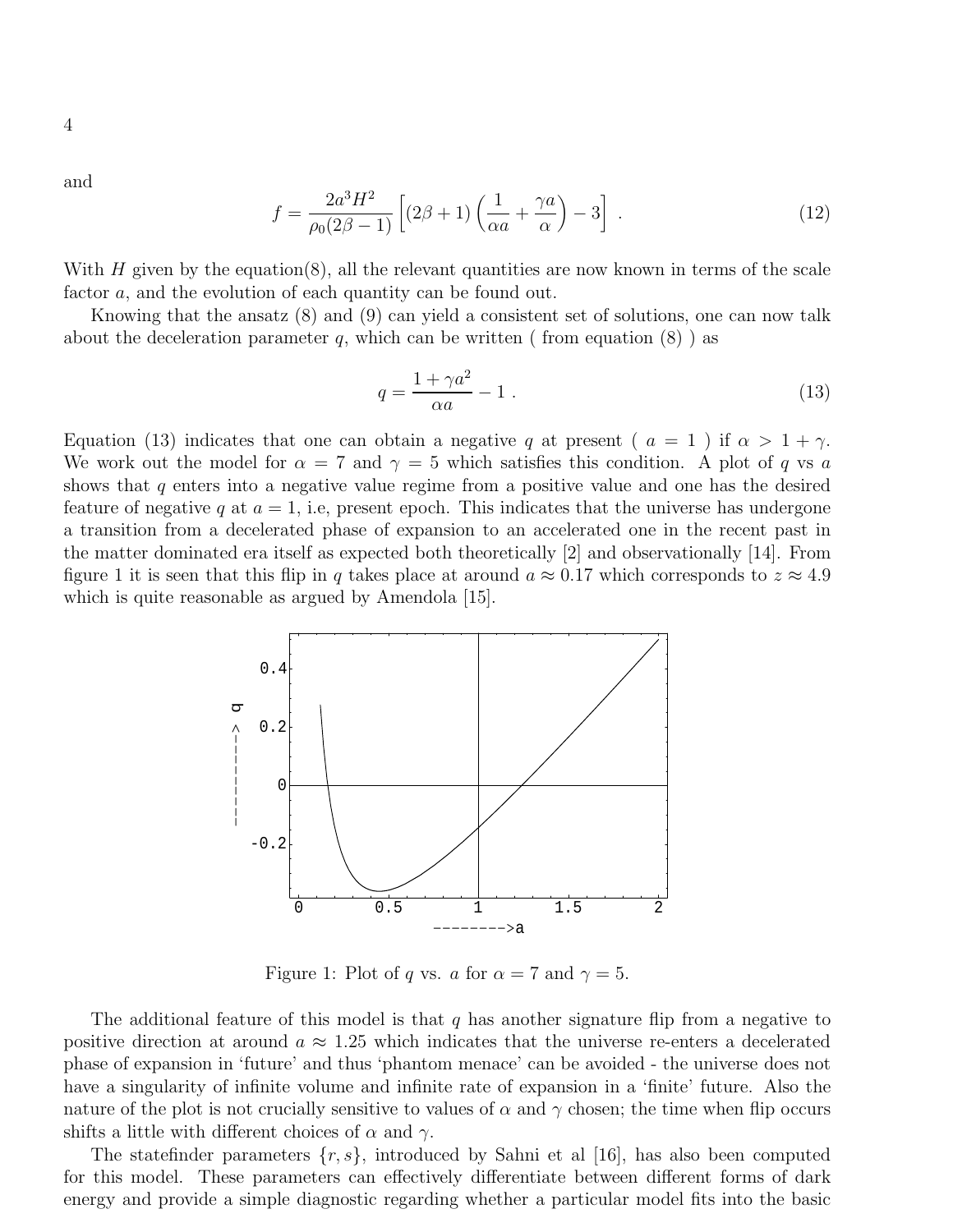observational data. These parameters are defined as

$$
r = \frac{\dddot{a}}{aH^3}
$$
 and  $s = \frac{r-1}{3(q-1/2)}$ . (14)

As present observations facilitate the study of the evolution of the deceleration parameter  $q$ , these statefinder parameters have become useful as they involve third order derivative of the scale factor  $\alpha$ .

For the present model, the statefinder pair comes out as

$$
r = -2\left[\frac{2\gamma a}{\alpha} + \frac{1}{\alpha a}\right] + 2\left[\frac{1}{\alpha a} + \frac{\gamma a}{\alpha}\right]^2 + 1\tag{15}
$$

and

$$
s = \frac{4(\gamma^2 a^4 - 2\gamma \alpha a^3 + 2\gamma a^2 - \alpha a + 1)}{3(2\gamma \alpha a^3 - 3\alpha^2 a^2 + 2\alpha a)}.
$$
 (16)

We now plot  $r(s)$  (figure 2) for the same values of  $\alpha$  and  $\gamma$ . The plot shows that this model does not mimic the most talked about models like the ΛCDM or quintessence. So the model has distinguishing features, and hence open to the judgement regarding the suitability compared to the other competing models.



Figure 2: Plot of r as a function of s for  $\alpha = 7$  and  $\gamma = 5$ .

#### 3 Discussion :

The smooth transition from a decelerated to an accelerated phase of expansion driven by the chameleon field makes the latter worthy of attention. The model presented here is restricted, but it clearly shows that the nonminimal coupling of the field with the CDM sector governs the onset of the acceleration, but it hardly affects the  $a^{-3}$  behaviour of the CDM. This field thus warrants more attention. If one could find a coupling  $f(\phi)$  so that the chameleon field has an oscillatory behaviour ( with a small amplitude ) at the beginning of the matter dominated epoch, but grows later to dictate the dynamics of the universe, it would solve many a fine tuning problems.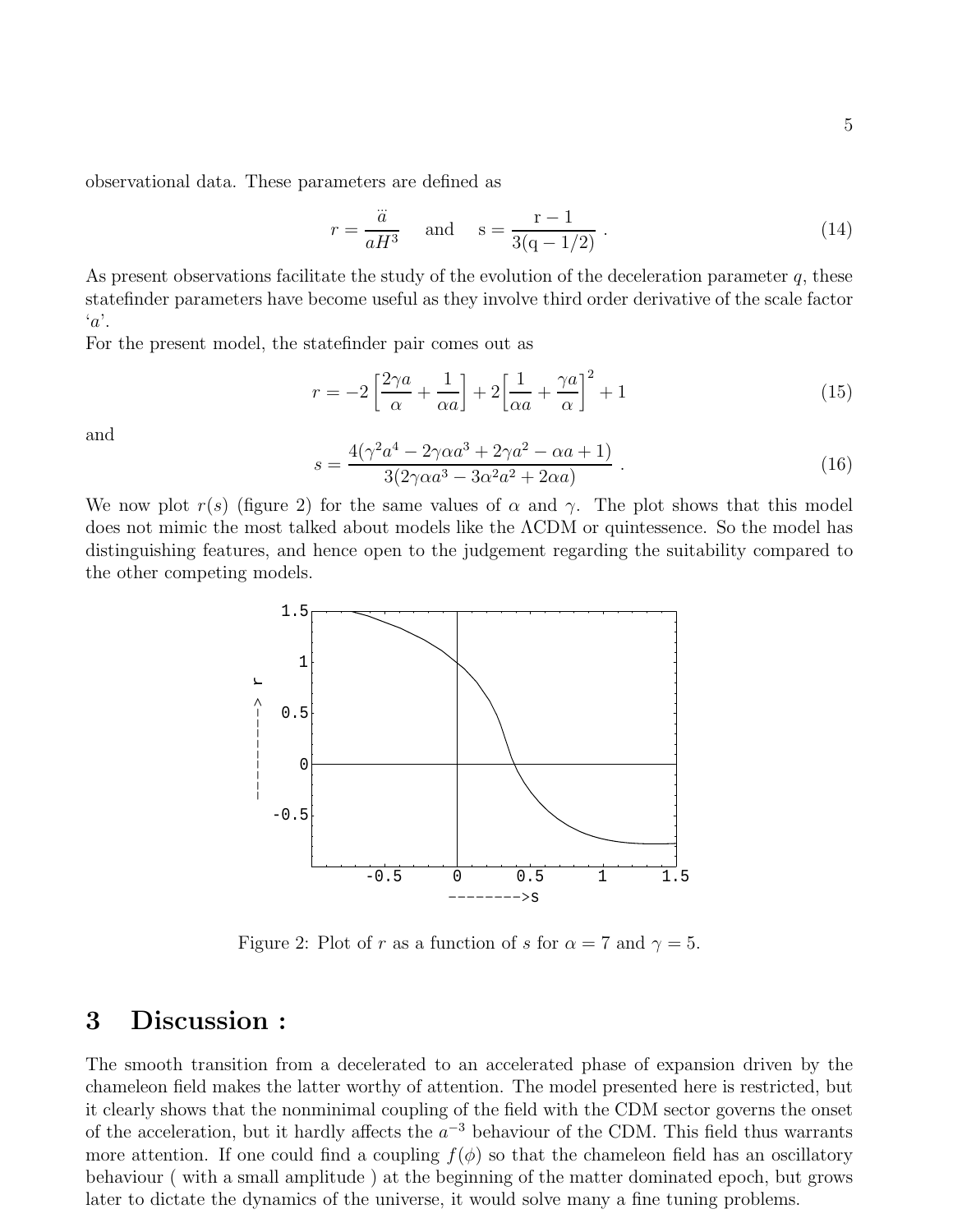#### 4 Acknowledgement

Authors SD and KG wish to thank CSIR and BRNS(DAE) respectively for financial support.

# References

- [1] A. G. Riess et al., Astron. J., 116, 1009 (1998);
	- S. Perlmutter et al., Bull. Am. Astron. Soc., 29, 1351 (1997);
	- S. Perlmutter et al., Astrophys. J., 517, 565 (1997);
	- J. L. Tonry et al., Astrophys. J., 594, 1 (2003);
	- S. Bridle, O. Lahav, J. P. Ostriker and P. J. Steinhardt, Science, 299, 1532 (2003);
	- C. Bennet et al., astro-ph/0302207;
	- G. Hinshaw et al., astro-ph/0302217;
	- A. Kogut et al., astro-ph/0302213;
	- D. N. Spergel et al., astro-ph/0302209.
- [2] T. Padmanabhan and T. Roy Choudhury, Mon. Not. R. Astron. Soc., 344, 823 (2003) [astroph/0212573];

T. Roy Choudhury and T. Padmanabhan, Astron. Astrophys., 429, 807 (2005) [astroph/0311622].

- [3] T. Padmanabhan, Phys. Rep., 380, 235 (2003); S. M. Carroll, *Carnegie Observatories Astrophysics Series*, Vol.2, *Measuring and Modelling the Universe*, ed W. L. Freeman (Cambridge University Press, Cambridge, 2003); E. J. Copeland, M. Sami and S. Tsujikawa, hep-th/0603057; V. Sahni and A. Starobinsky, Int. J. Mod. Phys. D, 9, 373 (2000); V. Sahni, Class. Quantum Grav., 19, 3435 (2002).
- [4] G. F. R. Ellis and M. Madsen, Class. Quantum Grav., 8, 667 (1991).
- [5] V. Sahni, astro-ph/0403324; N. Banerjee and S. Das, Gen. Relativ. Gravit., 37, 1695 (2005).
- [6] W. Zimdahl and D. Pavon,  $gr-qc/0311067$ ; W. Zimdahl and D. Pavon, astro-ph/0404122.
- [7] O. Bertolami and P. J. Martins, Phys. Rev. D, 61, 064007 (2000); N. Banerjee and D. Pavon, Phys. Rev. D, 63, 043504 (2001); N. Banerjee and D. Pavon, Class. Quantum Grav., 18, 593 (2001); S. Sen and T. R. Seshadri, Int. J. Mod. Phys. D, 12, 445 (2003); A. A. Sen and S. Sen, Mod. Phys. Lett. A, 16, 1303 (2001); S. Sen and A. A. Sen, Phys. Rev. D, 63, 124006 (2001).
- [8] S. Das and N. Banerjee, Gen. Relativ. Gravit., 38, 785 (2006).
- [9] N. Banerjee and S. Das, Mod. Phys. Lett. A, 21, 2663 (2006).
- [10] Ph. Brax et al., astro-ph/0408415; Ph. Brax et al., astro-ph/0410103.

6